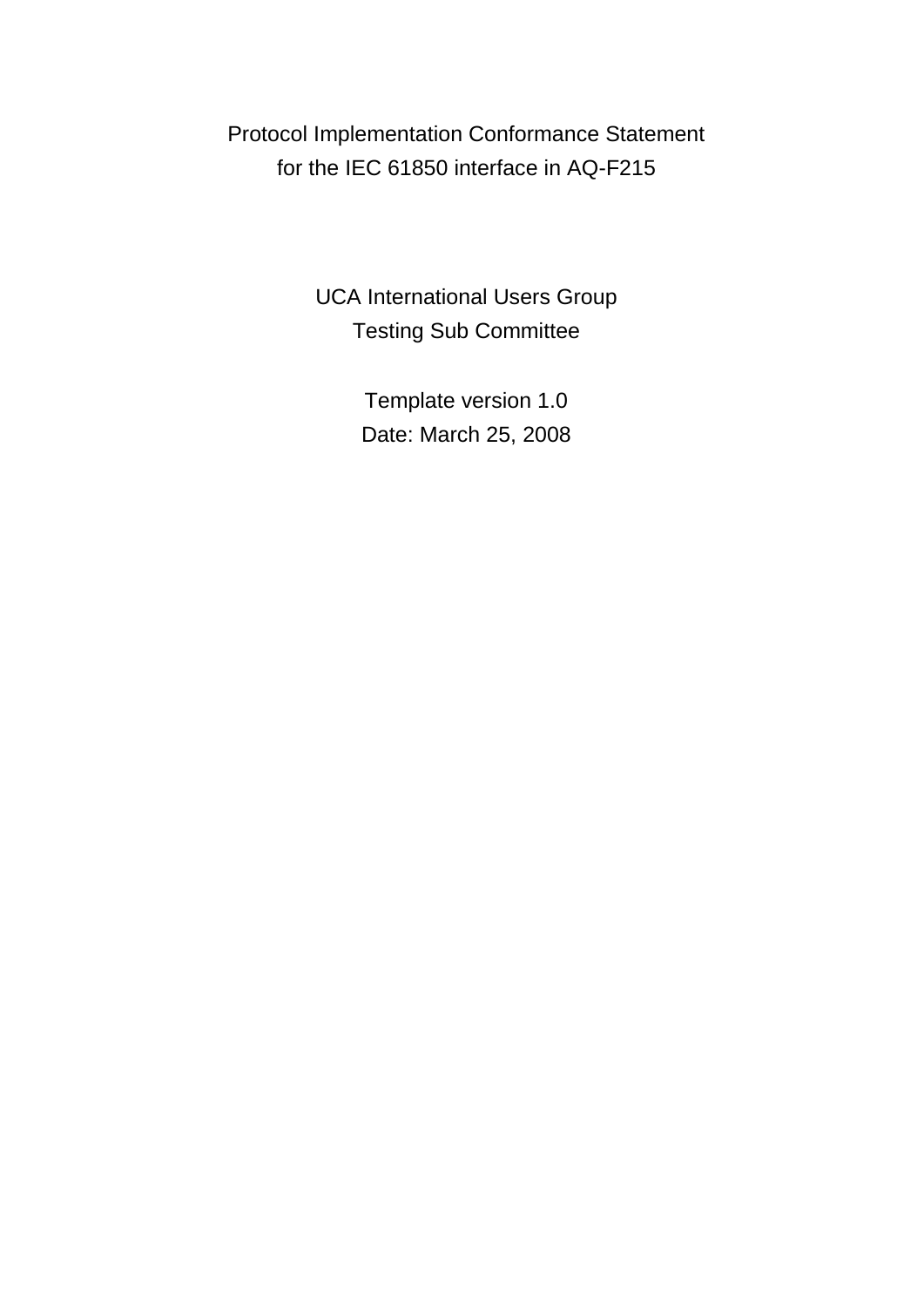## **1 General**

The following ACSI conformance statements are used to provide an overview and details about Arcteq AQ-F215, with firmware v1.0.3:

- ASCI basic conformance statement,
- ACSI models conformance statement,
- ACSI service conformance statement

The statements specify the communication features mapped to IEC 61850-8-1.

# **2 ASCI basic conformance statement**

<span id="page-1-0"></span>The basic conformance statement is defined in [Table A.1.](#page-1-0)

|                 |                                                        | Client/<br><b>Subscriber</b> | Server/<br><b>Publisher</b> | Value/ Com-<br>ments |
|-----------------|--------------------------------------------------------|------------------------------|-----------------------------|----------------------|
|                 | <b>Client-Server roles</b>                             |                              |                             |                      |
| <b>B11</b>      | Server side (of TWO-PARTY-<br>APPLICATION-ASSOCIATION) |                              | Y                           |                      |
| <b>B12</b>      | Client side of (TWO-PARTY-<br>APPLICATION-ASSOCIATION) | N                            |                             |                      |
|                 |                                                        |                              |                             |                      |
|                 | <b>SCSMs supported</b>                                 |                              |                             |                      |
| <b>B21</b>      | <b>SCSM: IEC 6185-8-1 used</b>                         | N                            | Y                           |                      |
| <b>B22</b>      | <b>SCSM: IEC 6185-9-1 used</b>                         |                              |                             |                      |
| <b>B23</b>      | <b>SCSM: IEC 6185-9-2 used</b>                         |                              |                             |                      |
| <b>B24</b>      | <b>SCSM: other</b>                                     |                              |                             |                      |
|                 |                                                        |                              |                             |                      |
|                 | Generic substation event model (GSE)                   |                              |                             |                      |
| <b>B31</b>      | <b>Publisher</b> side                                  |                              | N                           |                      |
| <b>B32</b>      | Subscriber side                                        | N                            |                             |                      |
|                 |                                                        |                              |                             |                      |
|                 | Transmission of sampled value model (SVC)              |                              |                             |                      |
| <b>B41</b>      | <b>Publisher</b> side                                  |                              | N                           |                      |
| <b>B42</b>      | Subcriber side                                         | N                            |                             |                      |
| $Y = supported$ | N or empty $=$ not supported                           |                              |                             |                      |

#### **Table A.1 – Basic conformance statement**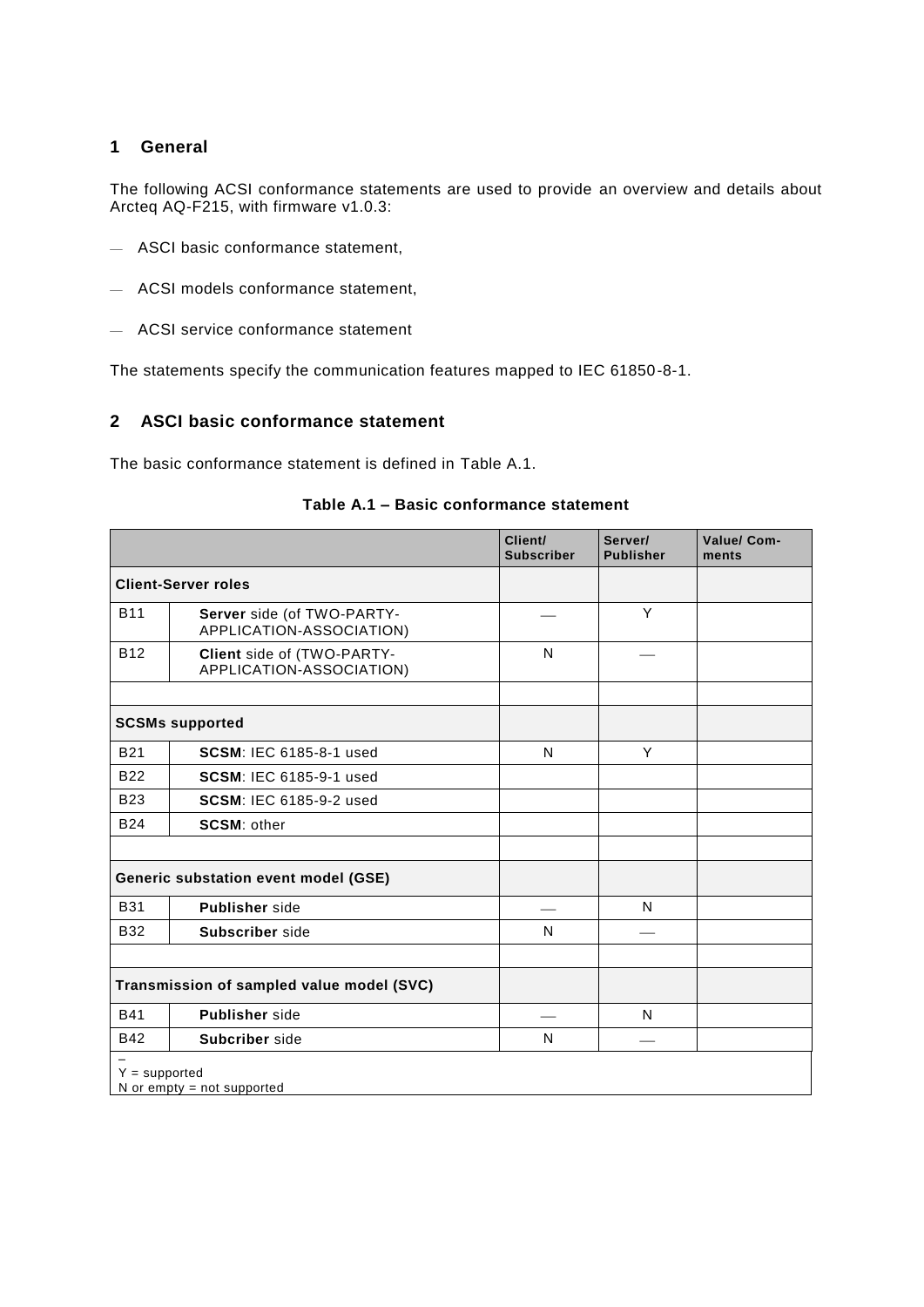# **3 ACSI models conformance statement**

<span id="page-2-0"></span>The ACSI models conformance statement is defined in [Table A.2.](#page-2-0)

|                |                                             | Client/<br><b>Subscriber</b> | Server/<br><b>Publisher</b> | Value/ Com-<br>ments |
|----------------|---------------------------------------------|------------------------------|-----------------------------|----------------------|
|                | If Server or Client side (B11/12) supported |                              |                             |                      |
| M1             | <b>Logical device</b>                       | $\mathsf{N}$                 | Υ                           |                      |
| M <sub>2</sub> | Logical node                                | N                            | Υ                           |                      |
| M <sub>3</sub> | Data                                        | N                            | Υ                           |                      |
| M4             | Data set                                    | N                            | Υ                           |                      |
| M <sub>5</sub> | <b>Substitution</b>                         | N                            | N                           |                      |
| M <sub>6</sub> | Setting group control                       | N                            | N                           |                      |
|                | Reporting                                   |                              |                             |                      |
| M7             | <b>Buffered report control</b>              | N                            | Υ                           |                      |
| $M7-1$         | sequence-number                             | N                            | Υ                           |                      |
| $M7-2$         | report-time-stamp                           | N                            | Υ                           |                      |
| $M7-3$         | reason-for-inclusion                        | N                            | Υ                           |                      |
| $M7-4$         | data-set-name                               | N                            | Υ                           |                      |
| M7-5           | data-reference                              | ${\sf N}$                    | Υ                           |                      |
| M7-6           | buffer-overflow                             | N                            | Υ                           |                      |
| $M7-7$         | entryID                                     | N                            | Υ                           |                      |
| $M7-8$         | <b>BufTim</b>                               | N                            | Υ                           |                      |
| M7-9           | IntgPd                                      | N                            | Υ                           |                      |
| M7-10          | GI                                          | N                            | Υ                           |                      |
| M7-11          | conf-revision                               | N                            | Υ                           |                      |
| M <sub>8</sub> | Unbuffered report control                   | N                            | Y                           |                      |
| $M8-1$         | sequence-number                             | N                            | Υ                           |                      |
| $M8-2$         | report-time-stamp                           | N                            | Υ                           |                      |
| $M8-3$         | reason-for-inclusion                        | N                            | Υ                           |                      |
| $M8-4$         | data-set-name                               | N                            | Υ                           |                      |
| M8-5           | data-reference                              | N                            | Υ                           |                      |
| M8-6           | <b>BufTim</b>                               | ${\sf N}$                    | Υ                           |                      |
| $M8-7$         | IntgPd                                      | N                            | Υ                           |                      |
| M8-8           | GI                                          | ${\sf N}$                    | Υ                           |                      |
| M8-9           | conf-revision                               | ${\sf N}$                    | Υ                           |                      |
|                | Logging                                     |                              |                             |                      |
| M <sub>9</sub> | Log control                                 | ${\sf N}$                    | ${\sf N}$                   |                      |
| M9-1           | IntgPd                                      | ${\sf N}$                    | ${\sf N}$                   |                      |
| M10            | Log                                         | N                            | N                           |                      |
| M11            | Control                                     | N                            | Y                           |                      |
|                | If GSE (B31/32) is supported                |                              |                             |                      |
| M12            | GOOSE                                       | ${\sf N}$                    | ${\sf N}$                   |                      |
| M13            | <b>GSSE</b>                                 | ${\sf N}$                    | N                           |                      |
|                | If SVC (41/42) is supported                 |                              |                             |                      |
| M14            | Multicast SVC                               | N                            | N                           |                      |

### **Table A.2 – ACSI models conformance statement**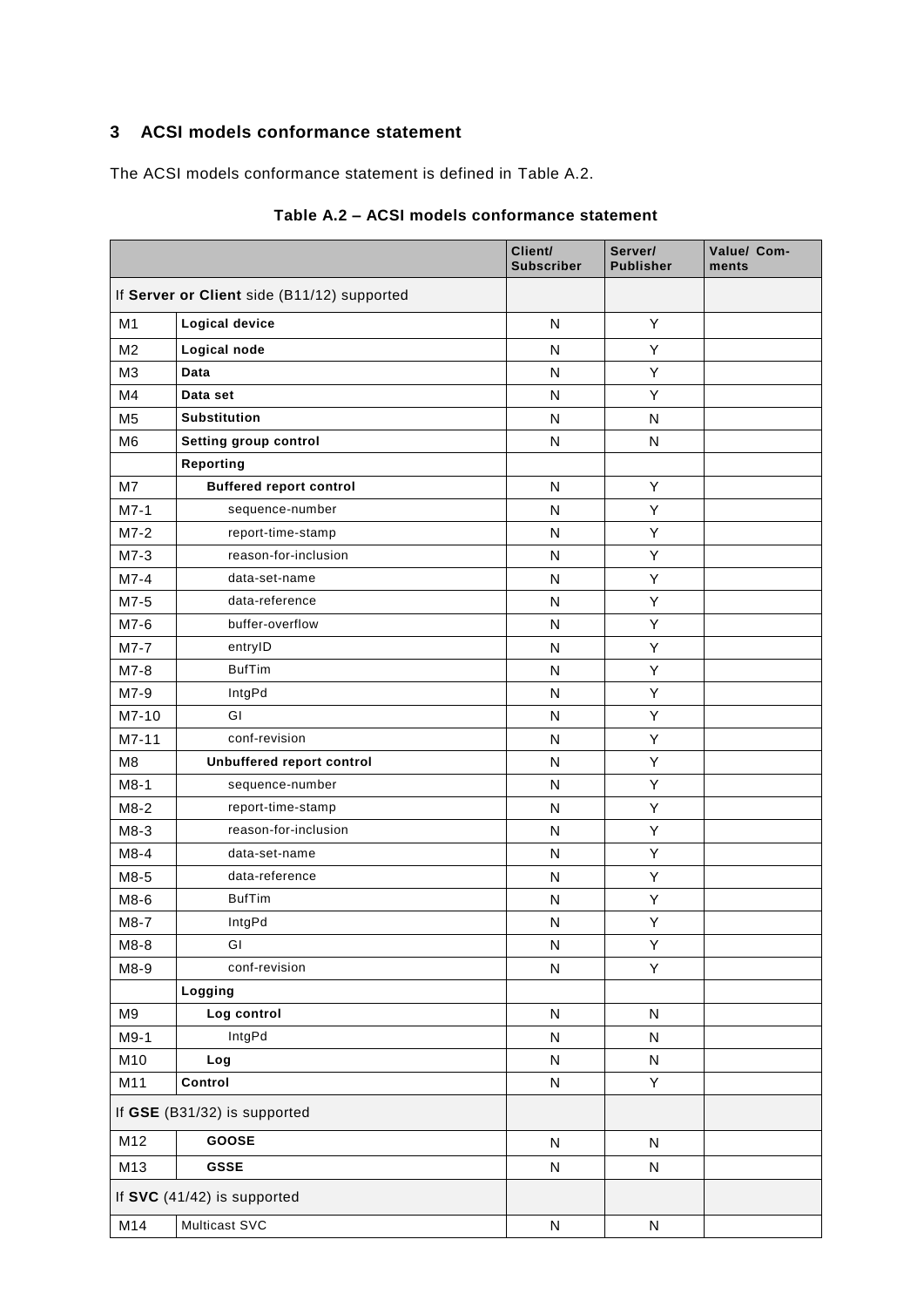|                                             |                      | Client/<br><b>Subscriber</b> | Server/<br><b>Publisher</b> | Value/ Com-<br>ments |  |  |  |
|---------------------------------------------|----------------------|------------------------------|-----------------------------|----------------------|--|--|--|
| M <sub>15</sub>                             | Unicast SVC          | N                            | N                           |                      |  |  |  |
| If Server or Client side (B11/12) supported |                      |                              |                             |                      |  |  |  |
| M16                                         | <b>Time</b>          | N                            | v                           |                      |  |  |  |
| M <sub>17</sub>                             | <b>File Transfer</b> | N                            | N                           |                      |  |  |  |
| $Y =$ service is supported                  |                      |                              |                             |                      |  |  |  |
| N or empty $=$ service is not supported     |                      |                              |                             |                      |  |  |  |

## **4 ACSI service conformance statement**

The ACSI service conformance statement is defined in [Table A.3](#page-3-0) (depending on the statements in [Table A.1\)](#page-1-0).

### **Table A.3 – ACSI service Conformance statement**

<span id="page-3-0"></span>

|                | <b>Services</b> | AA:<br><b>TP/MC</b> | (C) | (S) | <b>Client Server Comments</b> |  |  |  |
|----------------|-----------------|---------------------|-----|-----|-------------------------------|--|--|--|
| <b>Server</b>  |                 |                     |     |     |                               |  |  |  |
| S <sub>1</sub> | ServerDirectory | тp                  | N   |     |                               |  |  |  |

| <b>Application association</b> |           |  |   |  |  |  |  |
|--------------------------------|-----------|--|---|--|--|--|--|
| S <sub>2</sub>                 | Associate |  | N |  |  |  |  |
| S <sub>3</sub>                 | Abort     |  | N |  |  |  |  |
| S <sub>4</sub>                 | Release   |  | N |  |  |  |  |

| Logical device |                        |           |   |  |
|----------------|------------------------|-----------|---|--|
| S <sub>5</sub> | LogicalDeviceDirectory | <b>TD</b> | N |  |

| Logical node |                      |    |   |  |  |  |  |
|--------------|----------------------|----|---|--|--|--|--|
| S6           | LogicalNodeDirectory | тp | N |  |  |  |  |
| S7           | GetAllDataValues     | ТP | N |  |  |  |  |

| Data            |                   |    |   |  |
|-----------------|-------------------|----|---|--|
| S <sub>8</sub>  | GetDataValues     | ТP | N |  |
| S <sub>9</sub>  | SetDataValues     | ТP | N |  |
| S <sub>10</sub> | GetDataDirectory  | ТP | N |  |
| S <sub>11</sub> | GetDataDefinition | TP | N |  |

|                 | Data set             |    |   |   |  |  |  |  |
|-----------------|----------------------|----|---|---|--|--|--|--|
| S <sub>12</sub> | GetDataSetValues     | TP | N |   |  |  |  |  |
| S <sub>13</sub> | SetDataSetValues     | TP | N | N |  |  |  |  |
| S <sub>14</sub> | CreateDataSet        | TP | N | N |  |  |  |  |
| S <sub>15</sub> | <b>DeleteDataSet</b> | ТP | N | N |  |  |  |  |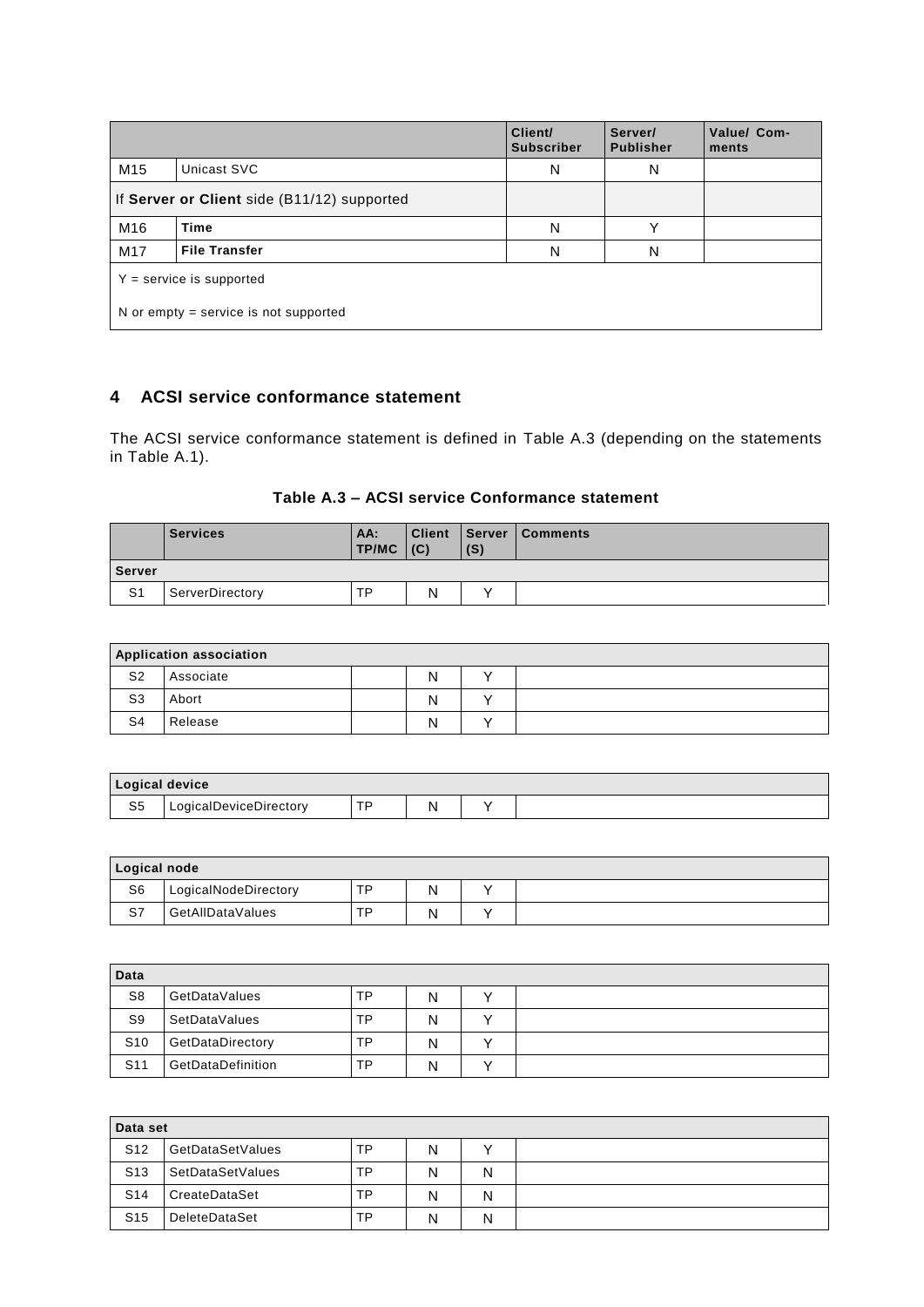|                 | <b>Services</b>     | AA:<br><b>TP/MC</b> | <b>Client</b><br>(C) | (S) | <b>Server   Comments</b> |
|-----------------|---------------------|---------------------|----------------------|-----|--------------------------|
| S <sub>16</sub> | GetDataSetDirectory | ᅚᄆ                  | N                    |     |                          |

| Substitution  |               |           |   |    |  |
|---------------|---------------|-----------|---|----|--|
| 0.47<br>، ، ب | SetDataValues | тo<br>. . | N | N. |  |

|                 | Setting group control |    |   |   |  |  |  |  |
|-----------------|-----------------------|----|---|---|--|--|--|--|
| S <sub>18</sub> | SelectActiveSG        | TP | N | N |  |  |  |  |
| S <sub>19</sub> | SelectEditSG          | TP | N | N |  |  |  |  |
| S <sub>20</sub> | SetSGValues           | TP | N | N |  |  |  |  |
| S <sub>21</sub> | ConfirmEditSGValues   | TP | N | N |  |  |  |  |
| S <sub>22</sub> | GetSGValues           | TP | N | N |  |  |  |  |
| S <sub>23</sub> | <b>GetSGCBValues</b>  | TP | N | N |  |  |  |  |

| Reporting       |                                        |           |   |   |  |
|-----------------|----------------------------------------|-----------|---|---|--|
|                 | Buffered report control block (BRCB)   |           |   |   |  |
| S24             | Report                                 | <b>TP</b> | N | Υ |  |
| $S24-1$         | data-change (dchg)                     |           | N | Υ |  |
| S24-2           | qchg-change (qchg)                     |           | N | Y |  |
| $S24-3$         | data-update (dupd)                     |           | N | Y |  |
| S <sub>25</sub> | <b>GetBRCBValues</b>                   | <b>TP</b> | N | Y |  |
| S <sub>26</sub> | <b>SetBRCBValues</b>                   | <b>TP</b> | N | Y |  |
|                 | Unbuffered report control block (URCB) |           |   |   |  |
| S <sub>27</sub> | Report                                 | <b>TP</b> | N | Y |  |
| $S27-1$         | data-change (dchg)                     |           | N | Υ |  |
| S27-2           | qchg-change (qchg)                     |           | N | Υ |  |
| $S27-3$         | data-update (dup                       |           | N | Y |  |
| S28             | <b>GetURCBValues</b>                   | <b>TP</b> | N | Y |  |
| S <sub>29</sub> | SetURCBValues                          | <b>TP</b> | N | Y |  |
|                 |                                        |           |   |   |  |

| Logging |                    |           |   |   |  |
|---------|--------------------|-----------|---|---|--|
|         | Log control block  |           |   |   |  |
| S30     | GetLCBValues       | <b>TP</b> | N | N |  |
| S31     | SetLCBValues       | <b>TP</b> | N | N |  |
| Log     |                    |           |   |   |  |
| S32     | QueryLogByTime     | <b>TP</b> | N | N |  |
| S33     | QueryLogByEntry    | <b>TP</b> | N | N |  |
| S34     | GetLogStatusValues | <b>TP</b> | N | N |  |
|         |                    |           |   |   |  |
|         |                    |           |   |   |  |

| Generic substation event model (GSE) |                     |     |   |   |  |
|--------------------------------------|---------------------|-----|---|---|--|
|                                      | GOOSE-CONTROL-BLOCK |     |   |   |  |
| S35                                  | SendGOOSEMessage    | MC. | N | N |  |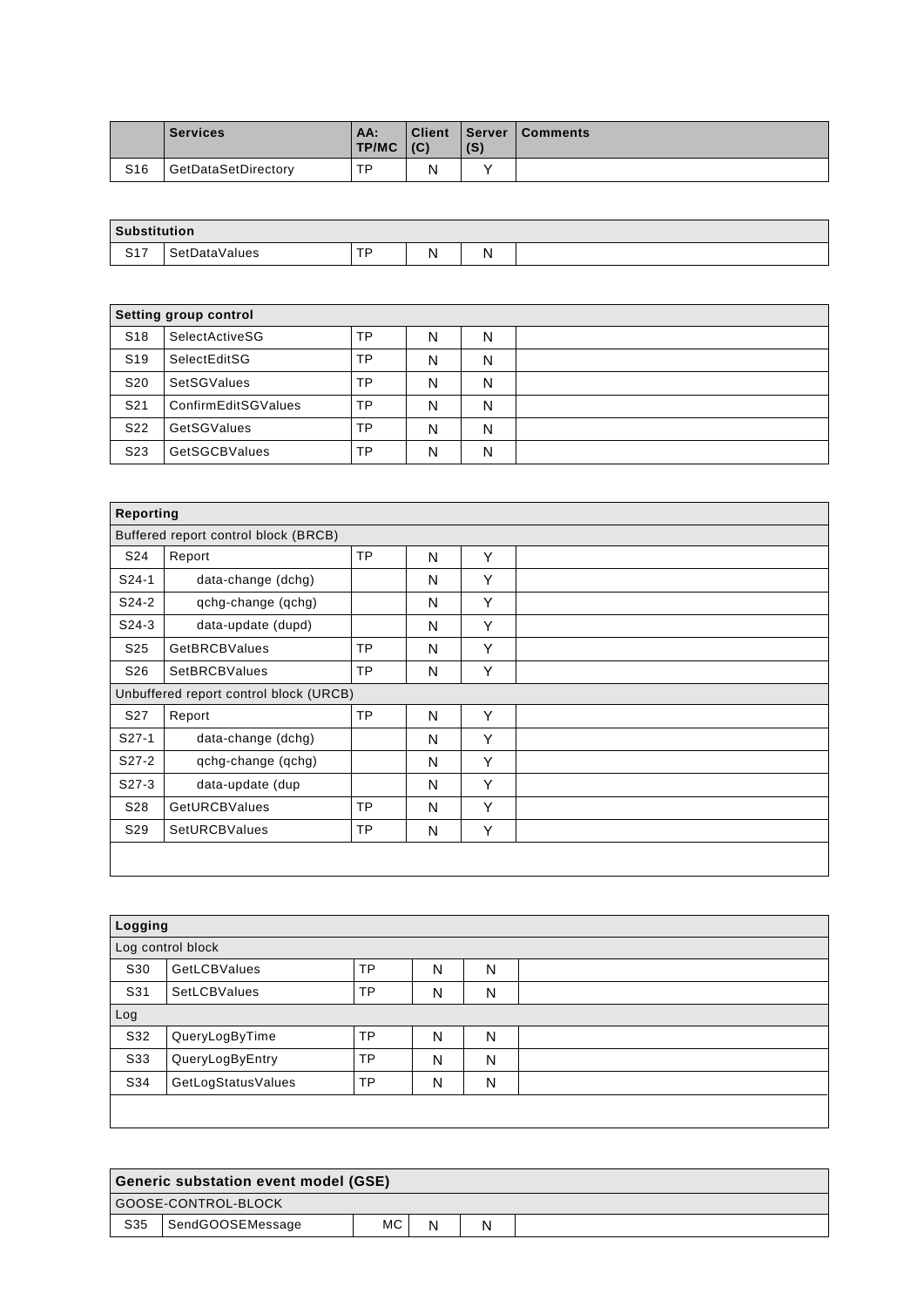|     | <b>Services</b>       | AA:<br><b>TP/MC</b> | <b>Client</b><br>(C) | <b>Server</b><br>(S) | <b>Comments</b> |
|-----|-----------------------|---------------------|----------------------|----------------------|-----------------|
| S36 | GetReference          | <b>TP</b>           | N                    | N                    |                 |
| S37 | GetGOOSEEIementNumber | <b>TP</b>           | N                    | N                    |                 |
| S38 | <b>GetGoCBValues</b>  | <b>TP</b>           | N                    | N                    |                 |
| S39 | <b>SetGoCBValues</b>  | <b>TP</b>           | N                    | N                    |                 |
|     | GSSE-CONTROL-BLOCK    |                     |                      |                      |                 |
| S40 | SendGSSEMessage       | МC                  | N                    | N                    |                 |
| S41 | GetReference          | <b>TP</b>           | N                    | N                    |                 |
| S42 | GetGSSEElementNumber  | <b>TP</b>           | N                    | N                    |                 |
| S43 | <b>GetGsCBValues</b>  | <b>TP</b>           | N                    | N                    |                 |
| S44 | <b>SetGsCBValues</b>  | <b>TP</b>           | N                    | N                    |                 |
|     |                       |                     |                      |                      |                 |

|                      | Transmission of sampled value model (SVC) |     |   |   |  |  |  |
|----------------------|-------------------------------------------|-----|---|---|--|--|--|
| <b>Multicast SVC</b> |                                           |     |   |   |  |  |  |
| S45                  | SendMSVMessage                            | MC. | N | N |  |  |  |
| S46                  | <b>GetMSVCBValues</b>                     | TP  | N | N |  |  |  |
| S47                  | SetMSVCBValues                            | TP  | N | N |  |  |  |
| Unicast SVC          |                                           |     |   |   |  |  |  |
| S48                  | SendUSVMessage                            | TP  | N | N |  |  |  |
| S49                  | <b>GetUSVCBValues</b>                     | TP  | N | N |  |  |  |
| S <sub>50</sub>      | SetUSVCBValues                            | TP  | N | N |  |  |  |
|                      |                                           |     |   |   |  |  |  |
|                      |                                           |     |   |   |  |  |  |

| Control         |                              |    |   |   |  |
|-----------------|------------------------------|----|---|---|--|
| S <sub>51</sub> | Select                       |    | N | N |  |
| S <sub>52</sub> | SelectWithValue              | TP | N | N |  |
| S <sub>53</sub> | Cancel                       | TP | N | N |  |
| S54             | Operate                      | TP | N |   |  |
| S <sub>55</sub> | Command-<br>Termination      | TP | N | N |  |
| S56             | <b>TimeActivated-Operate</b> | TP | N | N |  |

| File transfer   |                               |           |   |   |  |
|-----------------|-------------------------------|-----------|---|---|--|
| S <sub>57</sub> | GetFile                       | ТP        | N | N |  |
| S58             | SetFile                       | ТP        | N | N |  |
| S59             | DeleteFile                    | TP        | N | N |  |
| S60             | <b>GetFileAttributeValues</b> | <b>TP</b> | Ν | N |  |

| Time |                                      |  |    |                                        |
|------|--------------------------------------|--|----|----------------------------------------|
| T1   | Time resolution of internal<br>clock |  | 10 | nearest negative power of 2 in seconds |
| T2   | Time accuracy of internal<br>clock   |  |    | T0                                     |
|      |                                      |  |    |                                        |
|      |                                      |  |    | Τ2                                     |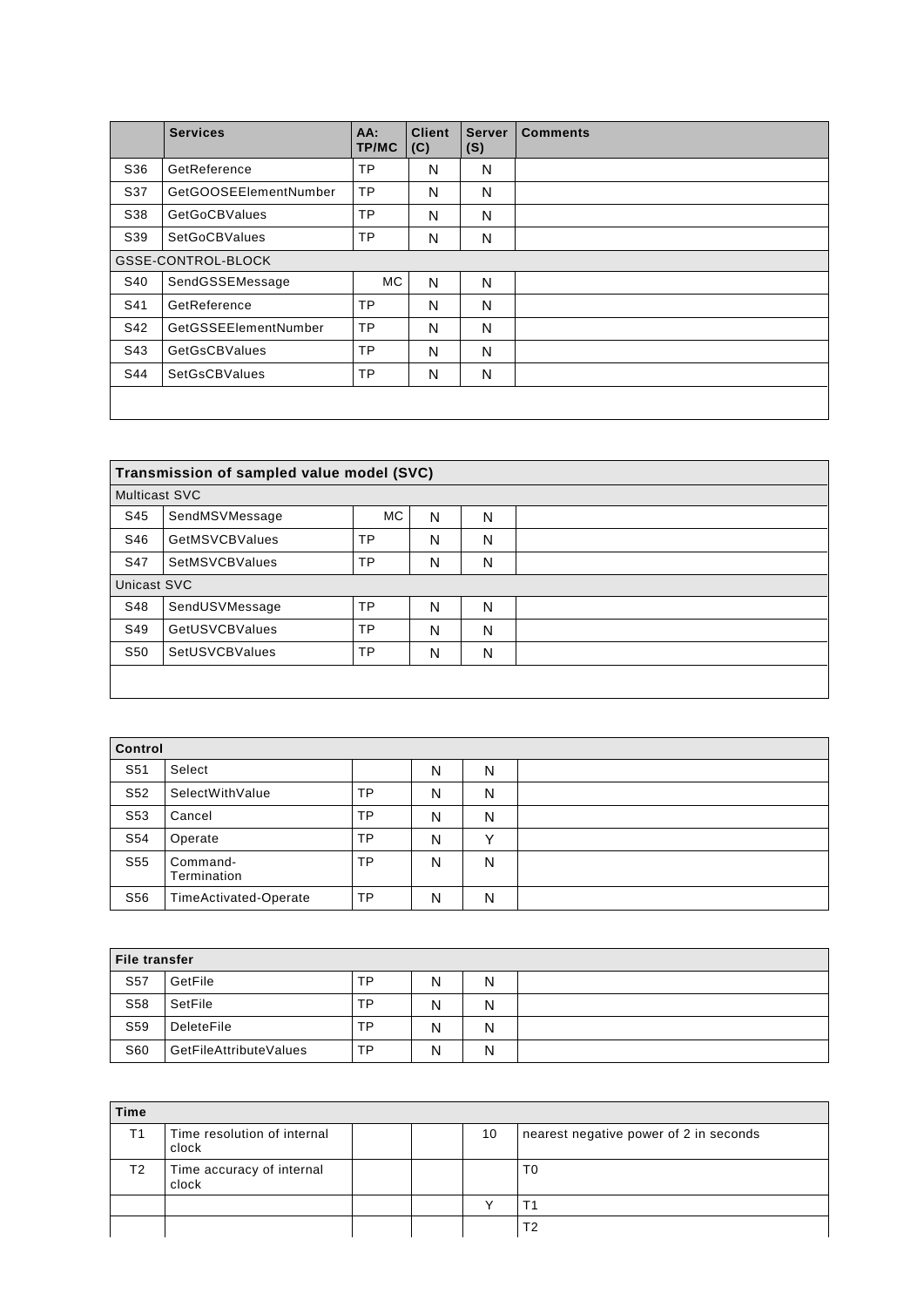|    | <b>Services</b>                     | AA:<br><b>TP/MC</b> | <b>Client</b><br>(C) | <b>Server</b><br>(S) | <b>Comments</b>                        |
|----|-------------------------------------|---------------------|----------------------|----------------------|----------------------------------------|
|    |                                     |                     |                      |                      | T3                                     |
|    |                                     |                     |                      |                      | T4                                     |
|    |                                     |                     |                      |                      | T5                                     |
| T3 | Supported TimeStamp reso-<br>lution |                     |                      | 10                   | nearest negative power of 2 in seconds |